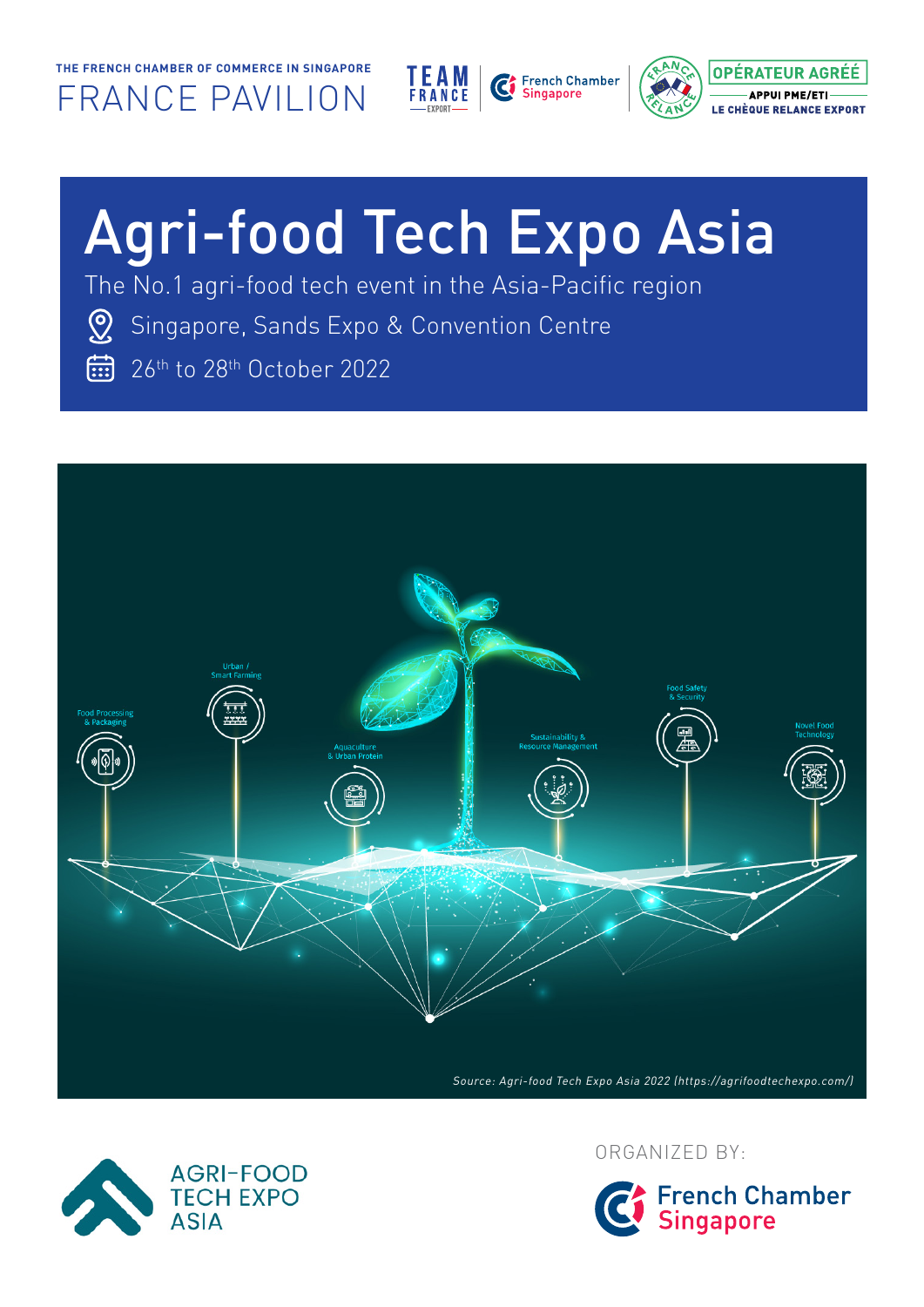



The **1st edition** of this Agri-Food Tech Expo in the Asia-Pacific region will be held from 26<sup>th</sup> to 28<sup>th</sup> October 2022 at the Sands Expo and Convention Centre in Singapore. The Agri-Food Tech Expo Asia is an **exceptional meeting platform** for key players in the agri-food industry. It allows industry professionals to have access to the **latest innovations, technologies, and best practices**.

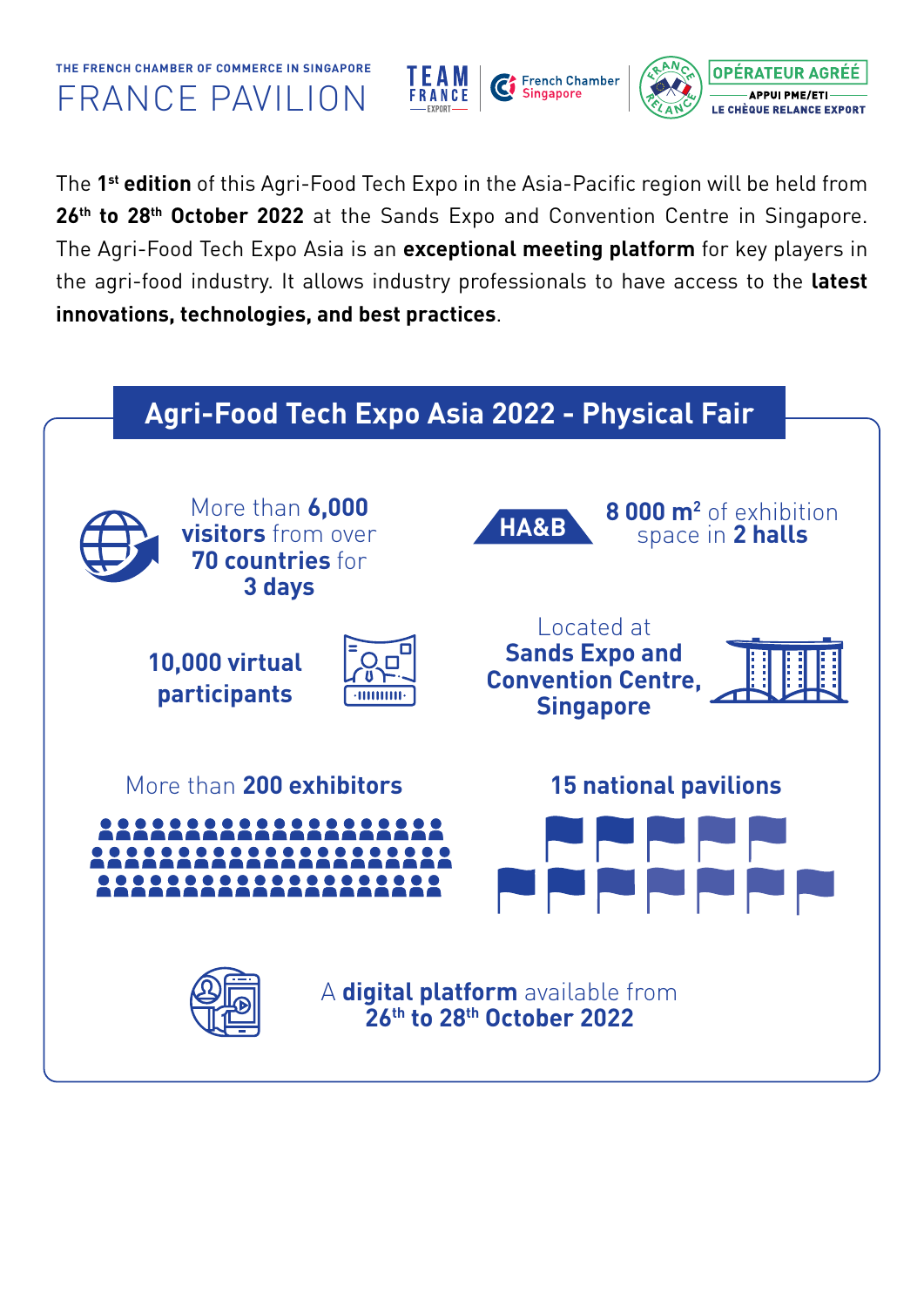



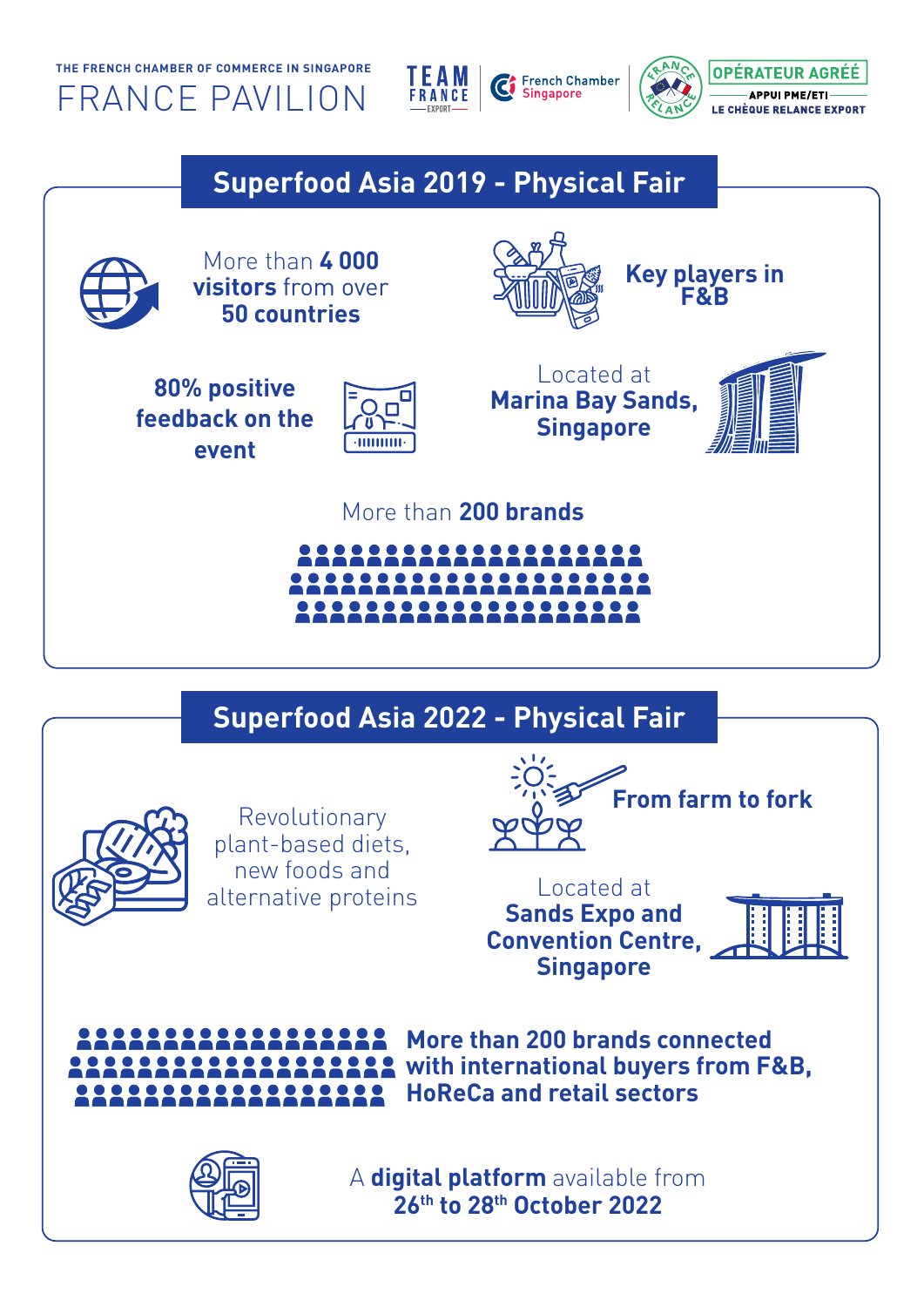



#### **Key themes**

Novel Food Technologies, Urban/ Smart Farming, Aquaculture and Urban Protein, Sustainability and Resource Management, Food Safety and Security, Food Processing and Packaging

## **Visitors' profile**

Agrifood and agritech companies (brand owners, manufacturers, wholesalers, importers, distributors), technology and solution providers and consultants, food service providers, research institutions, government agencies, trade associations and media, investors, business incubators, institutes of higher learning (NUS, NTU), researchers and innovation scientists

## **Top International Visitors' Countries**

Malaysia, Indonesia, India, Thailand, Australia, Vietnam, Philippines, China, Taiwan

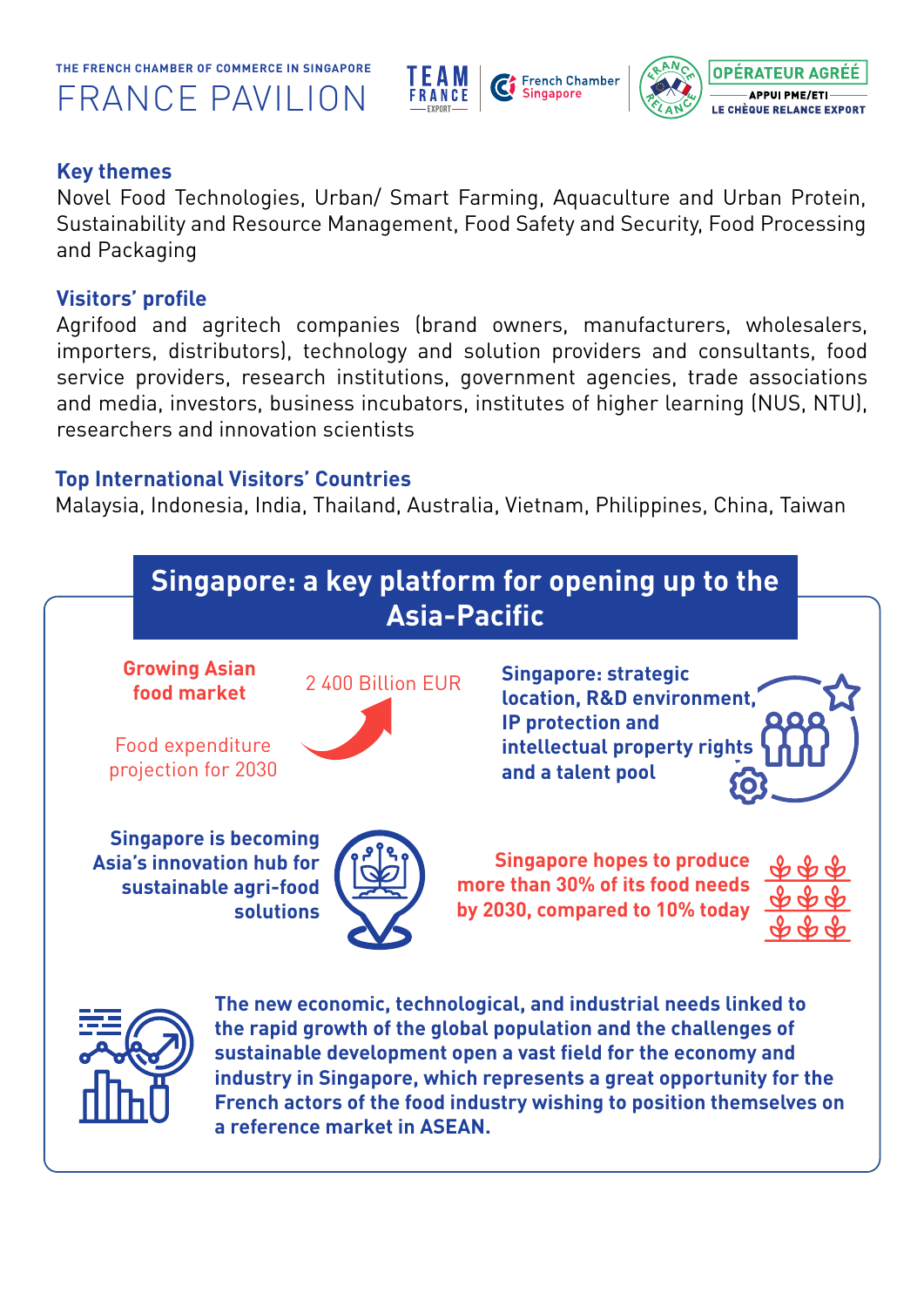



## **JOIN THE FRENCH PAVILION AND BENEFIT FROM:**

| <b>Streamlined logistics</b>                                                                                                                                                                                                                                                                                                                                                                                                   | <b>Optimised costs</b>                                                                                                                                                                                                                                                                                      |
|--------------------------------------------------------------------------------------------------------------------------------------------------------------------------------------------------------------------------------------------------------------------------------------------------------------------------------------------------------------------------------------------------------------------------------|-------------------------------------------------------------------------------------------------------------------------------------------------------------------------------------------------------------------------------------------------------------------------------------------------------------|
| • Turnkey stand (furniture, signage,                                                                                                                                                                                                                                                                                                                                                                                           | • Packages adapted to all budgets                                                                                                                                                                                                                                                                           |
| electricity, cleaning, 4G wifi                                                                                                                                                                                                                                                                                                                                                                                                 | • OPTIONS: Negotiated rates on                                                                                                                                                                                                                                                                              |
| connection)                                                                                                                                                                                                                                                                                                                                                                                                                    | AV material and POS + booth                                                                                                                                                                                                                                                                                 |
| • Privileged contact at the Chamber                                                                                                                                                                                                                                                                                                                                                                                            | customization                                                                                                                                                                                                                                                                                               |
| <b>Increased regional visibility</b><br>• Privileged location and strength of the<br><b>France Label</b><br>. Increased visibility of exhibitors<br>(communication on the Chamber's<br>website, social networks, the France<br>Pavilion catalogue and with the local<br>ecosystem)<br>· Digital media kit (email footer) before<br>the show<br>• Communication of exhibitors' profiles to<br><b>ASEAN Chambers of Commerce</b> | <b>Increased business opportunities</b><br>. Networking with exhibitors<br>• Access to a dedicated digital platform<br>· Optional: targeted business meetings<br>at your booth*.<br>· Optional: Personalised follow-up of<br>your contacts after the show*.<br>• Please contact us for more<br>information. |